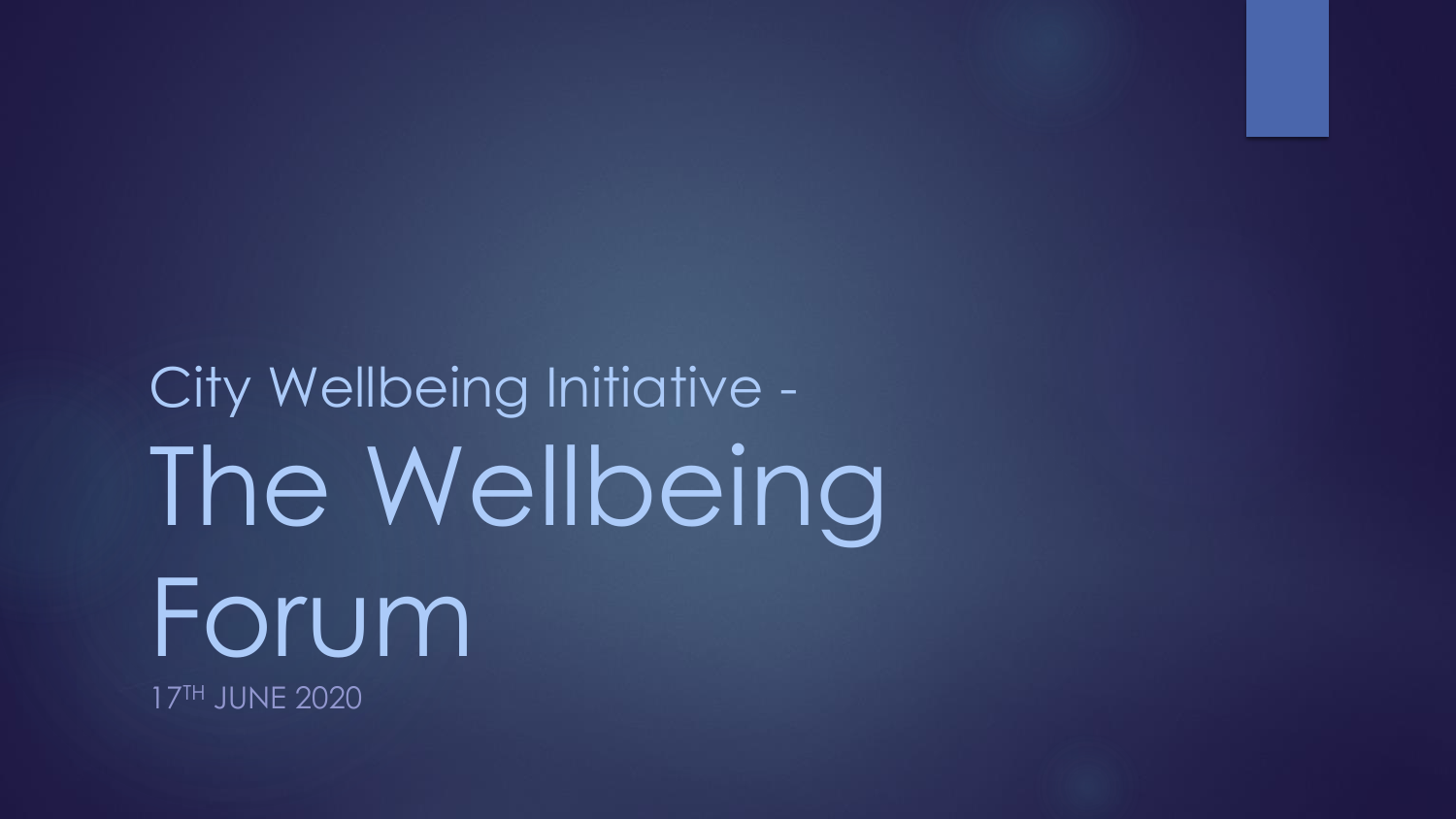#### Welcome and Introductions

Steve Bavington, Chaplaincy Plus ▶ Sarah Thorpe, Chaplaincy Plus ▶ Carol Wilson, Head of Spiritual Care, Birmingham & Solihull Mental Health NHS Foundation Trust ▶ Sue Noyes, Coach and Mentor, Non Exec Director, Birmingham Women's and Children's NHS Foundation Trust

 *Principles for how we work in The Wellbeing Forum – all is confidential ,with air time for all, no judgement or interrupting ; and we use muting /hand signals/ chat box functions where we can*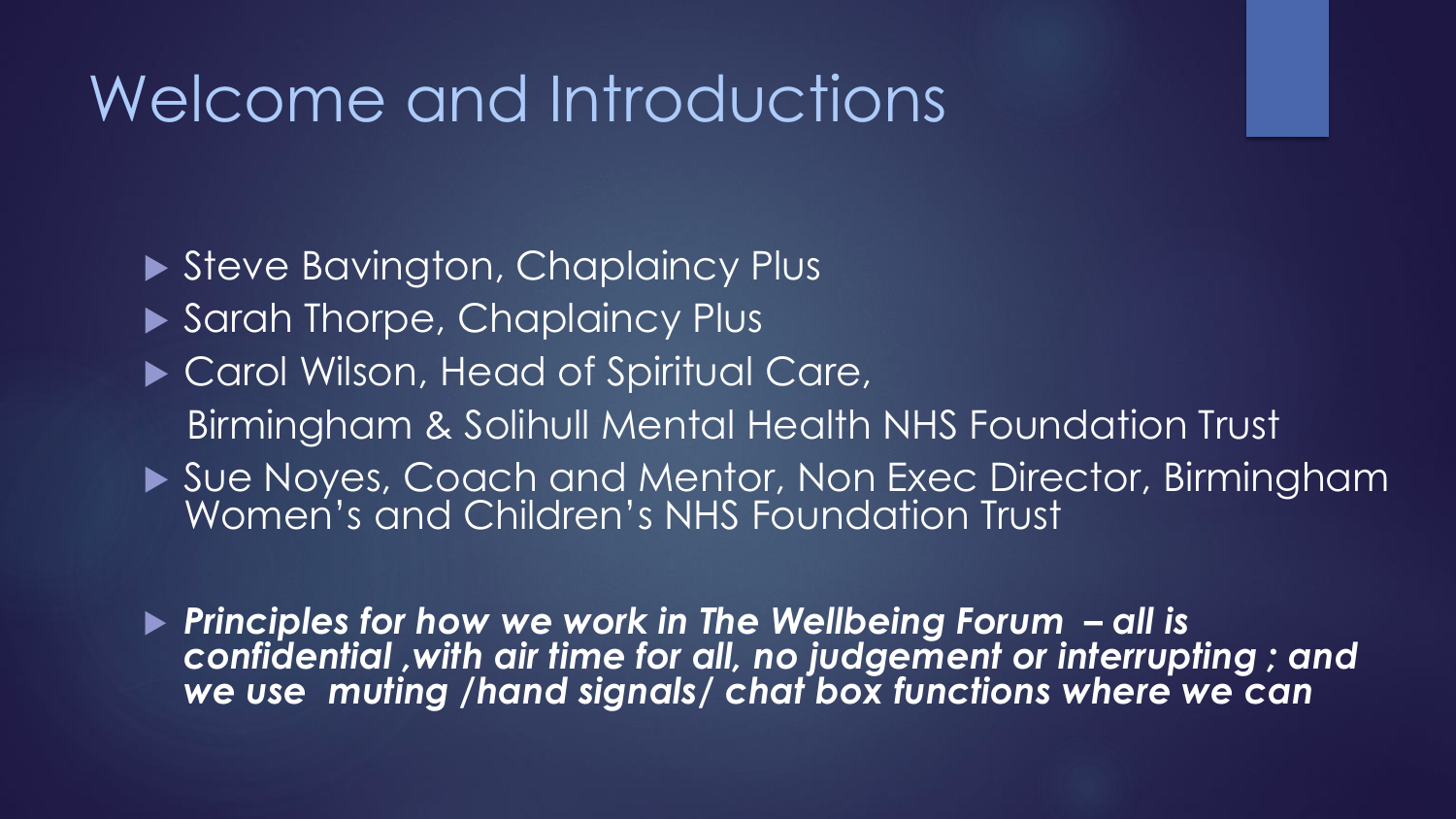#### Purpose of The Wellbeing Forum

▶ Safe space to share issues arising as a wellbeing champion

A place for you to draw strength for your role, by sharing with others

A place for bitesize 'refresher ' learning and development

▶ Opportunity to think about what could help you in your role in the future and help shape our future sessions ( *currently being planned for July and September ,more details at the end of today's session)*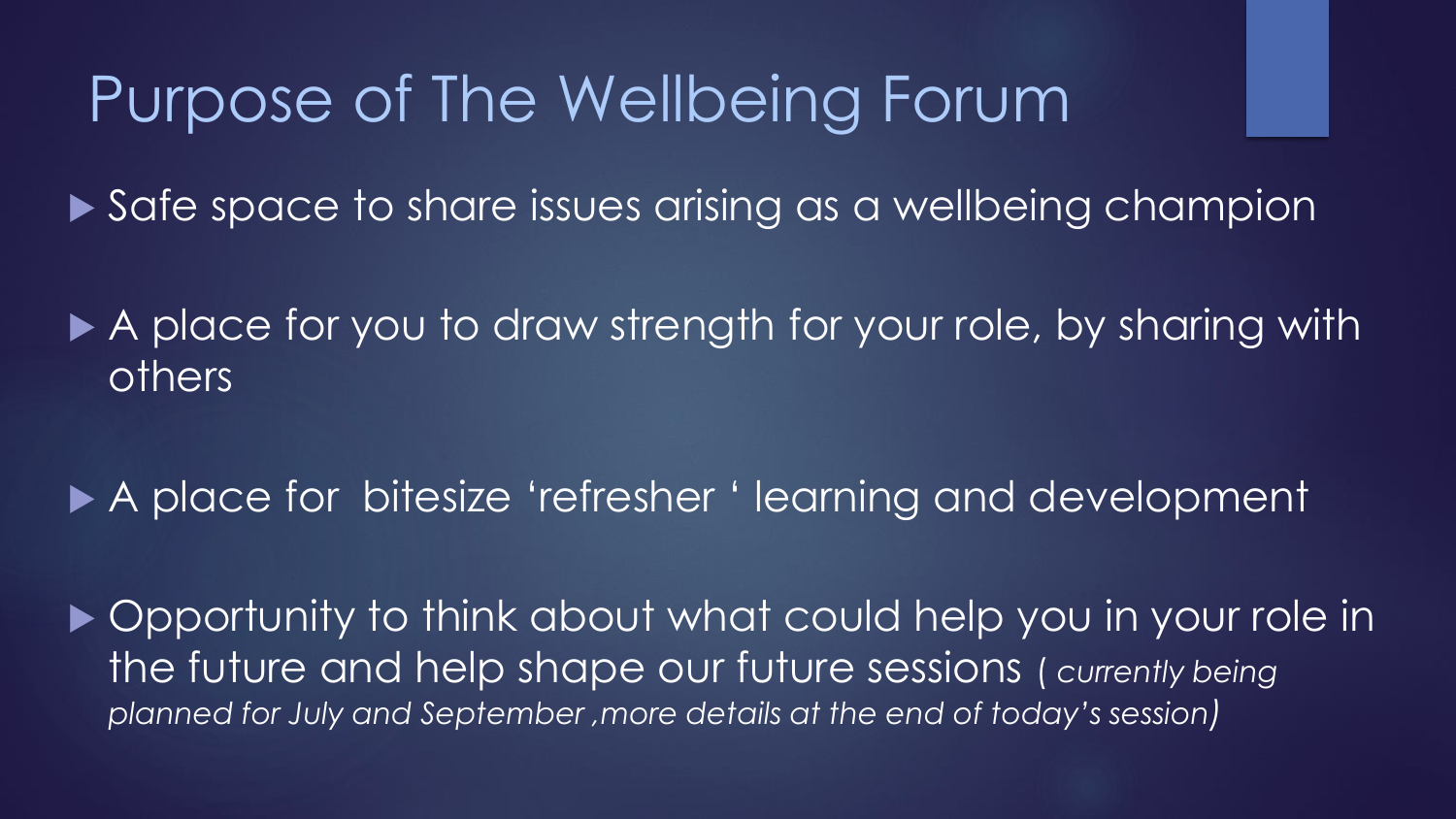Supporting wellbeing in a virtual space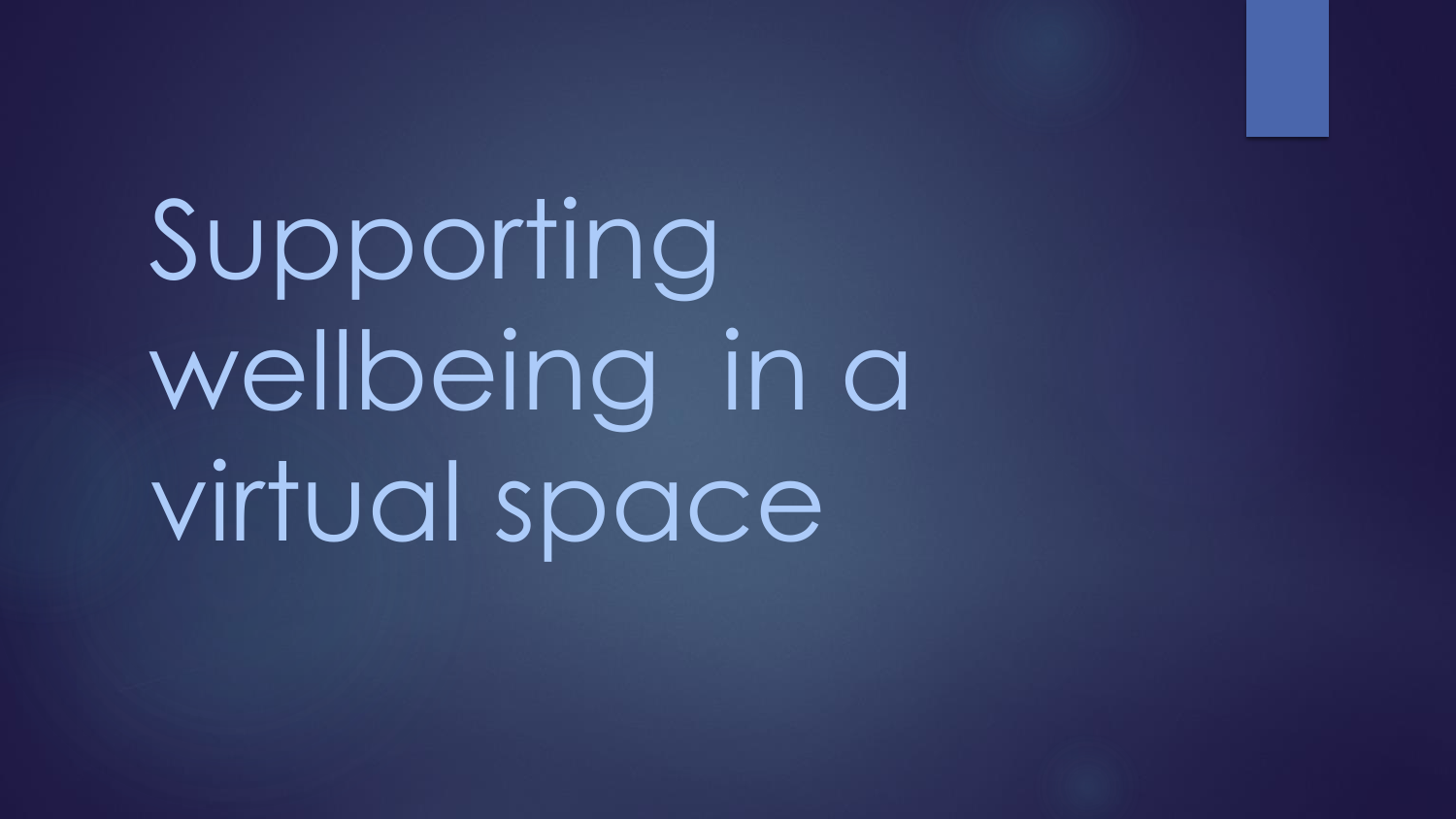### Aims of today's Wellbeing Forum

- $\blacktriangleright$  To explore the impact of virtual working on levels of anxiety for ourselves and others
- ▶ To consider how we might recognise anxiety in ourselves and others
- $\blacktriangleright$  To remind us of one way of structuring supportive conversations (using the Heron model )
- $\blacktriangleright$  To use a case study and discussions in breakout rooms to think through how we might approach such conversations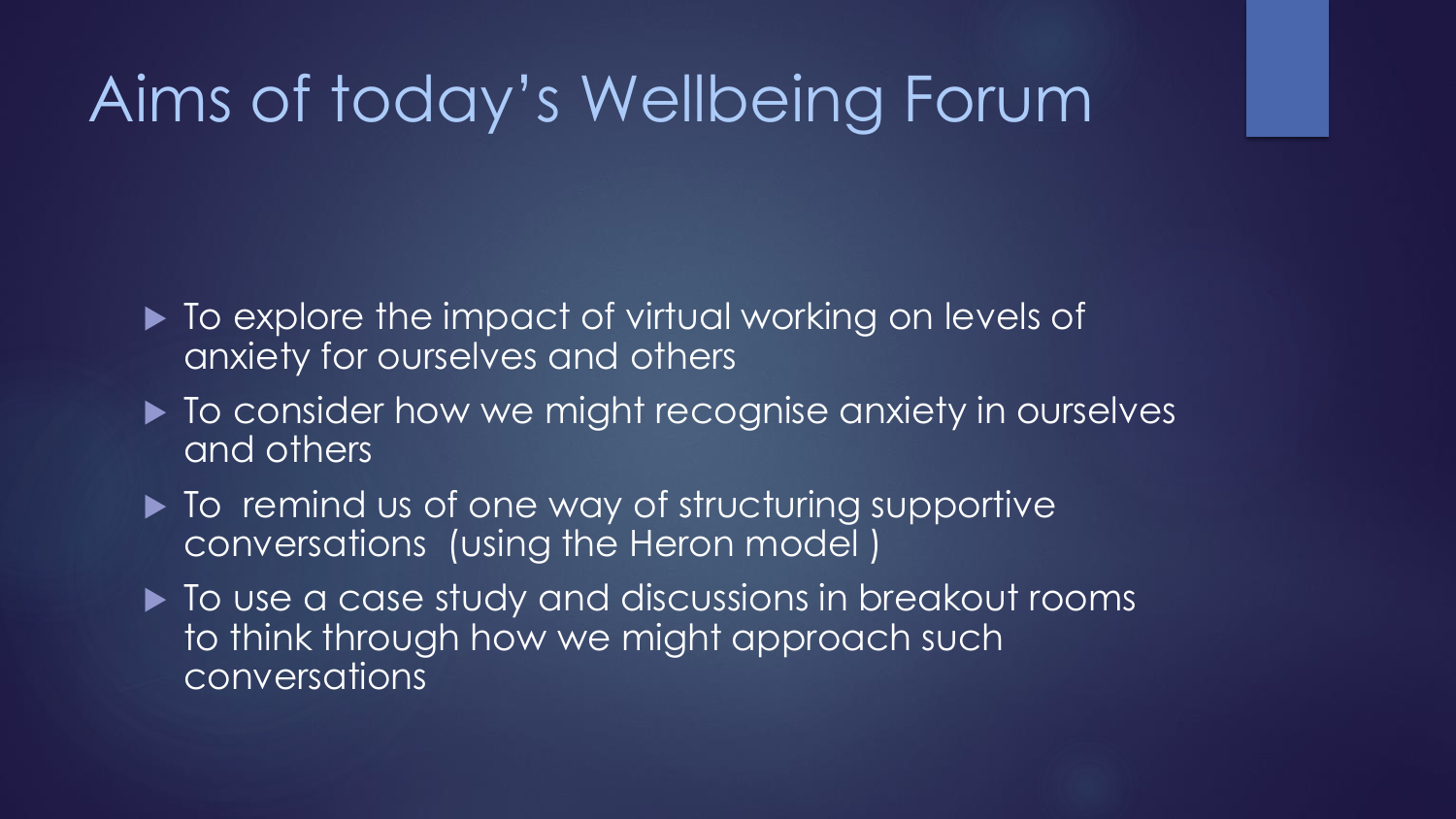#### Our contracting commitment

► Look after yourself – please be mindful of your own wellbeing as we discuss that of others

 $\blacktriangleright$  This is about enhancing staff support not diagnosing or counselling people with anxiety disorders

If you, or someone you are supporting, are experiencing distress please do seek professional help via a GP or occupational health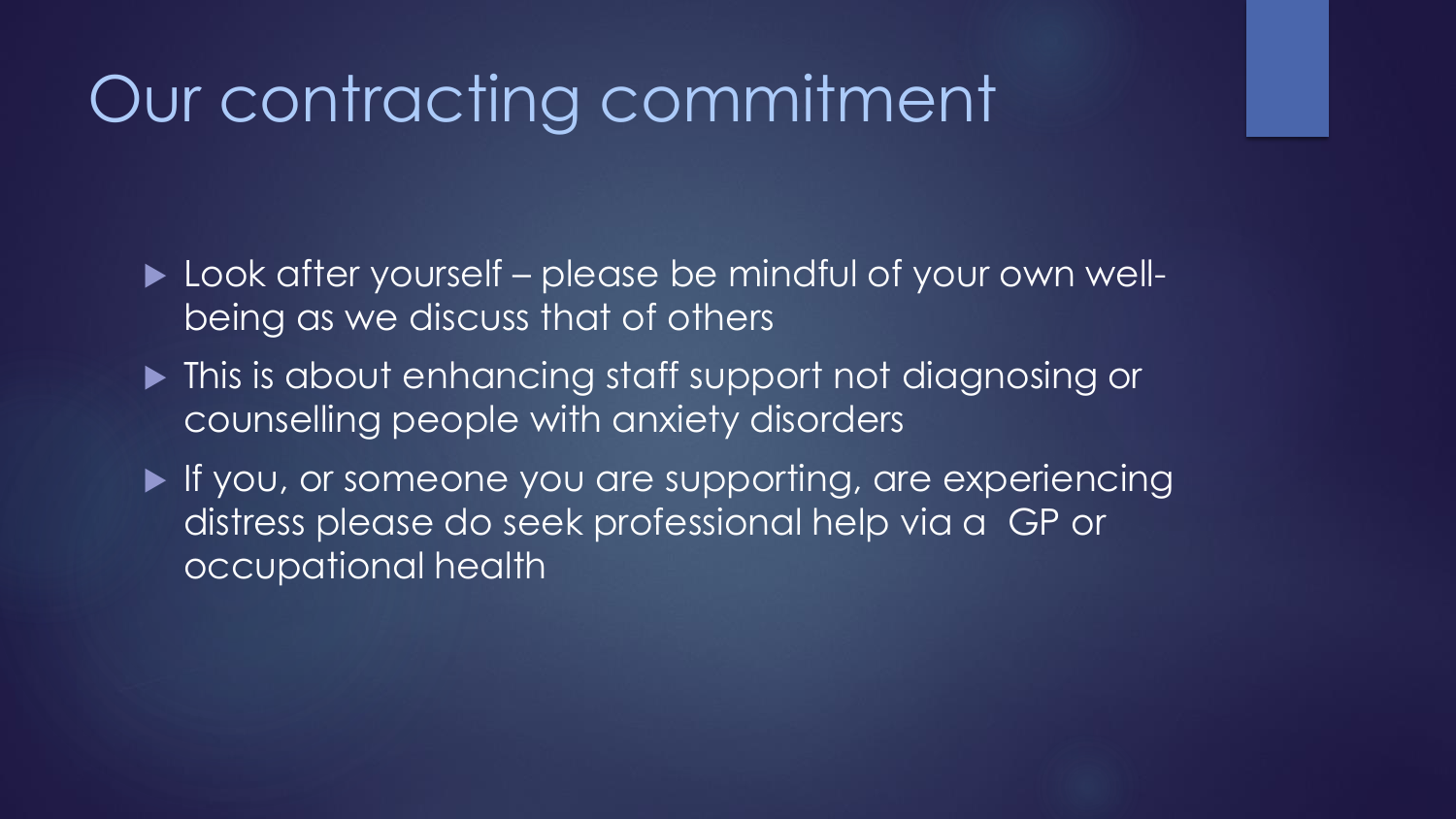## Important – before supporting others …

#### Check in with yourself first

*' How are you, what is going on for you right here, right now? '*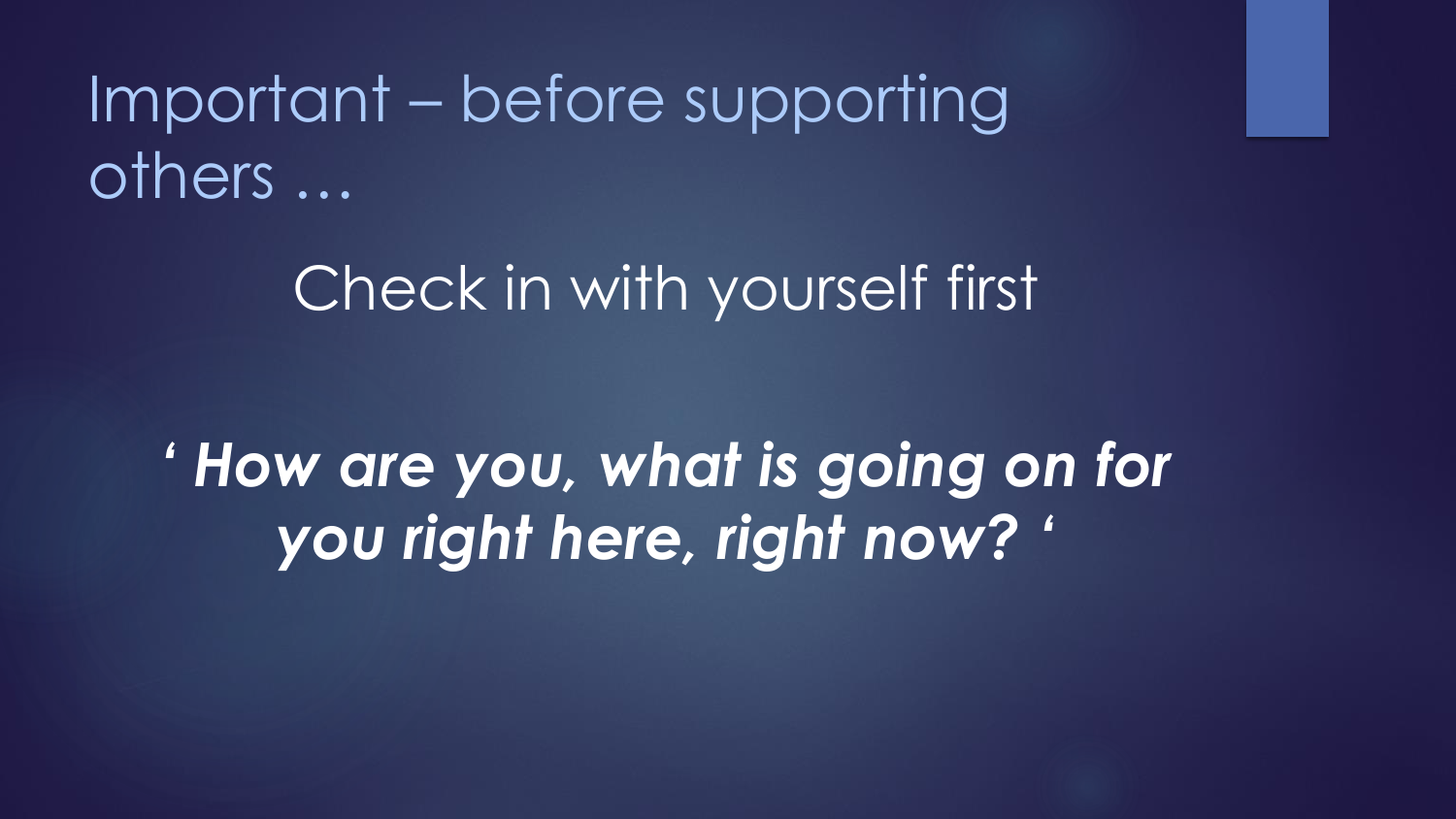Let's just take a moment to consider anxiety …

How do we define anxiety? How might we be able to tell if someone is anxious in a virtual space?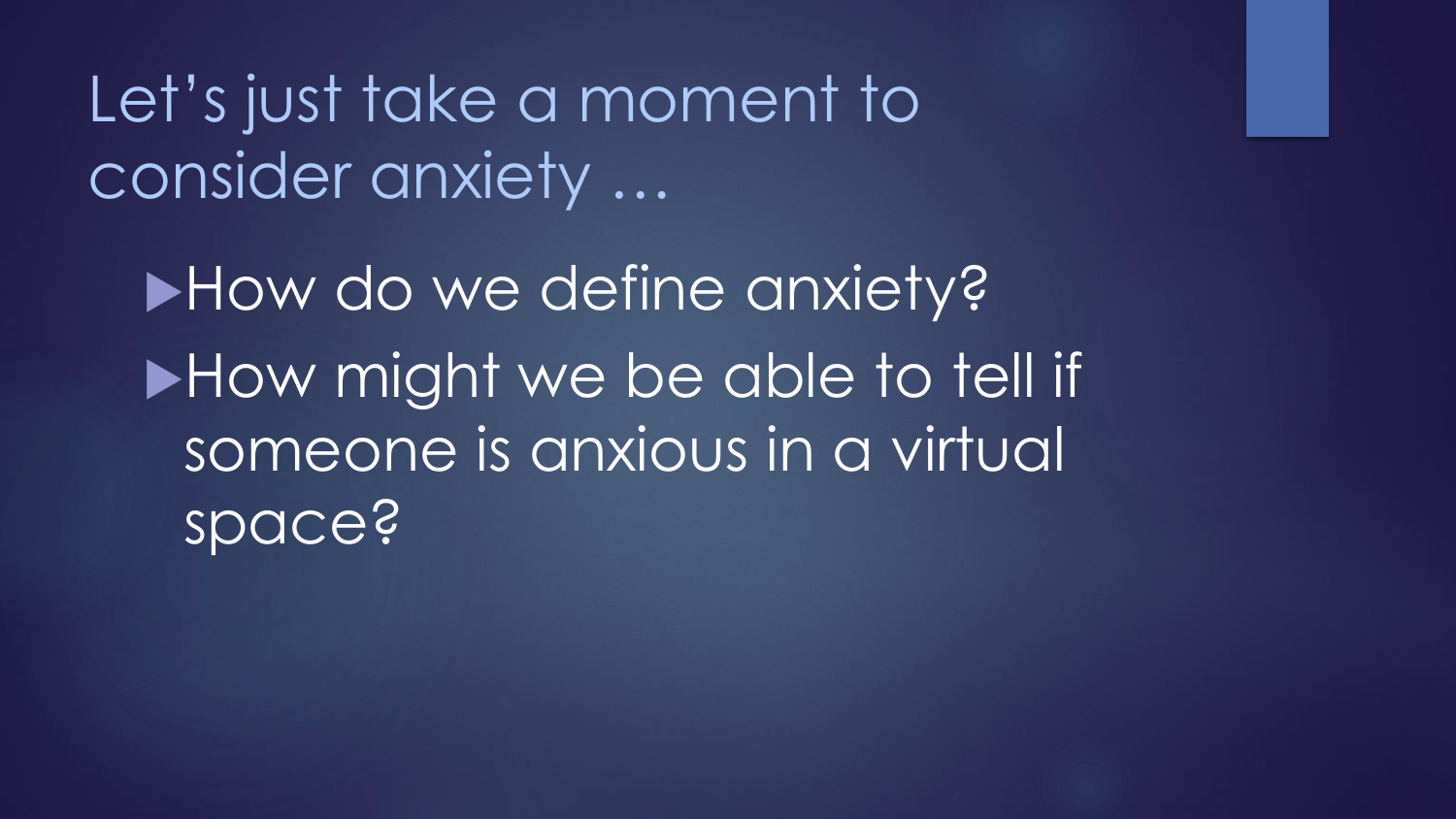# Some things to think about around working in a virtual space..

- Inhibition and disinhibition
- ▶ Non-verbal communication and congruence
- **Amplification**
- $\blacktriangleright$  Silence
- ▶ Context
- **Environment**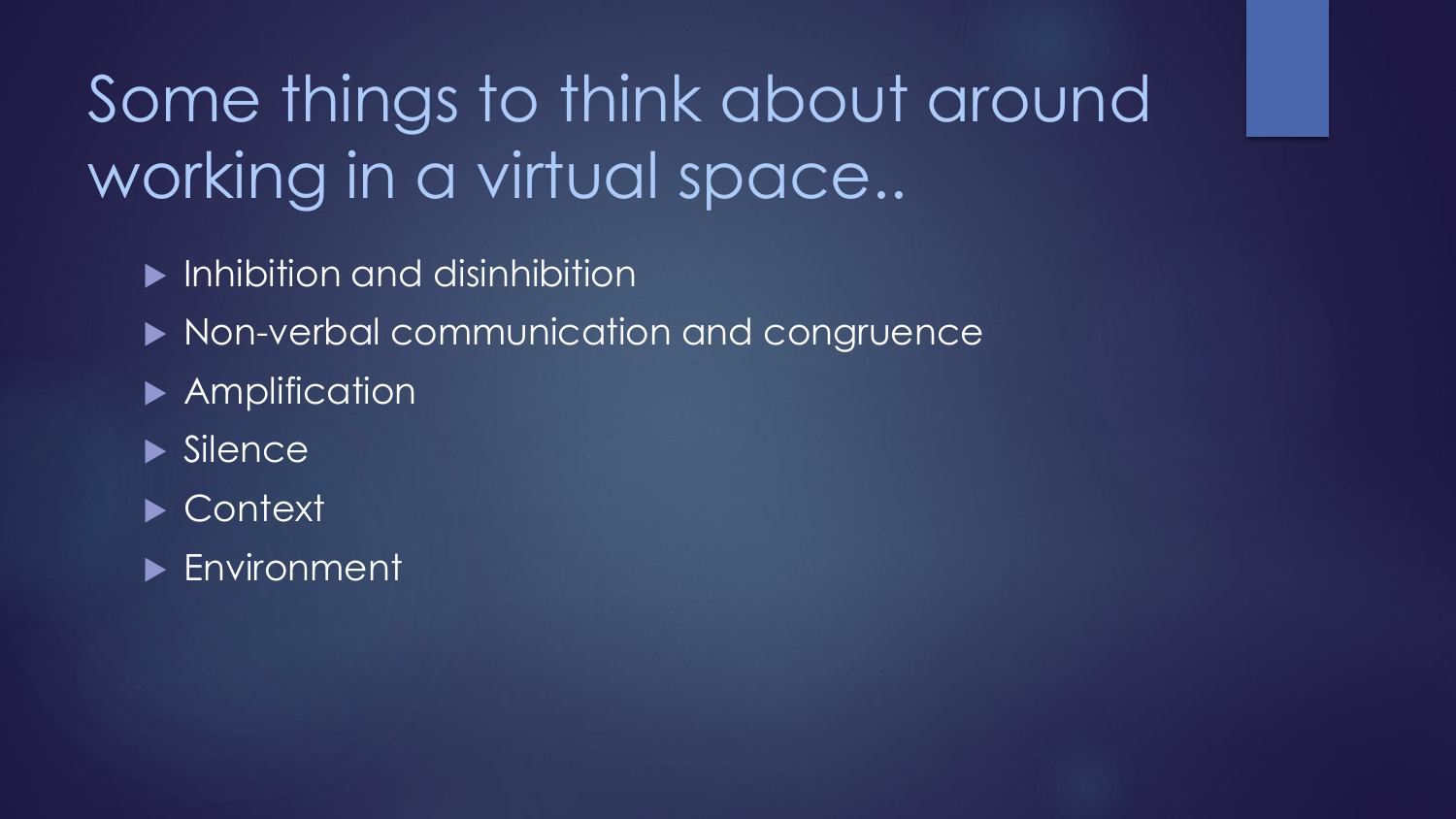Let's listen to Carol's story before we go into breakout groups…

▶ ( Jot down notes as you listen ... )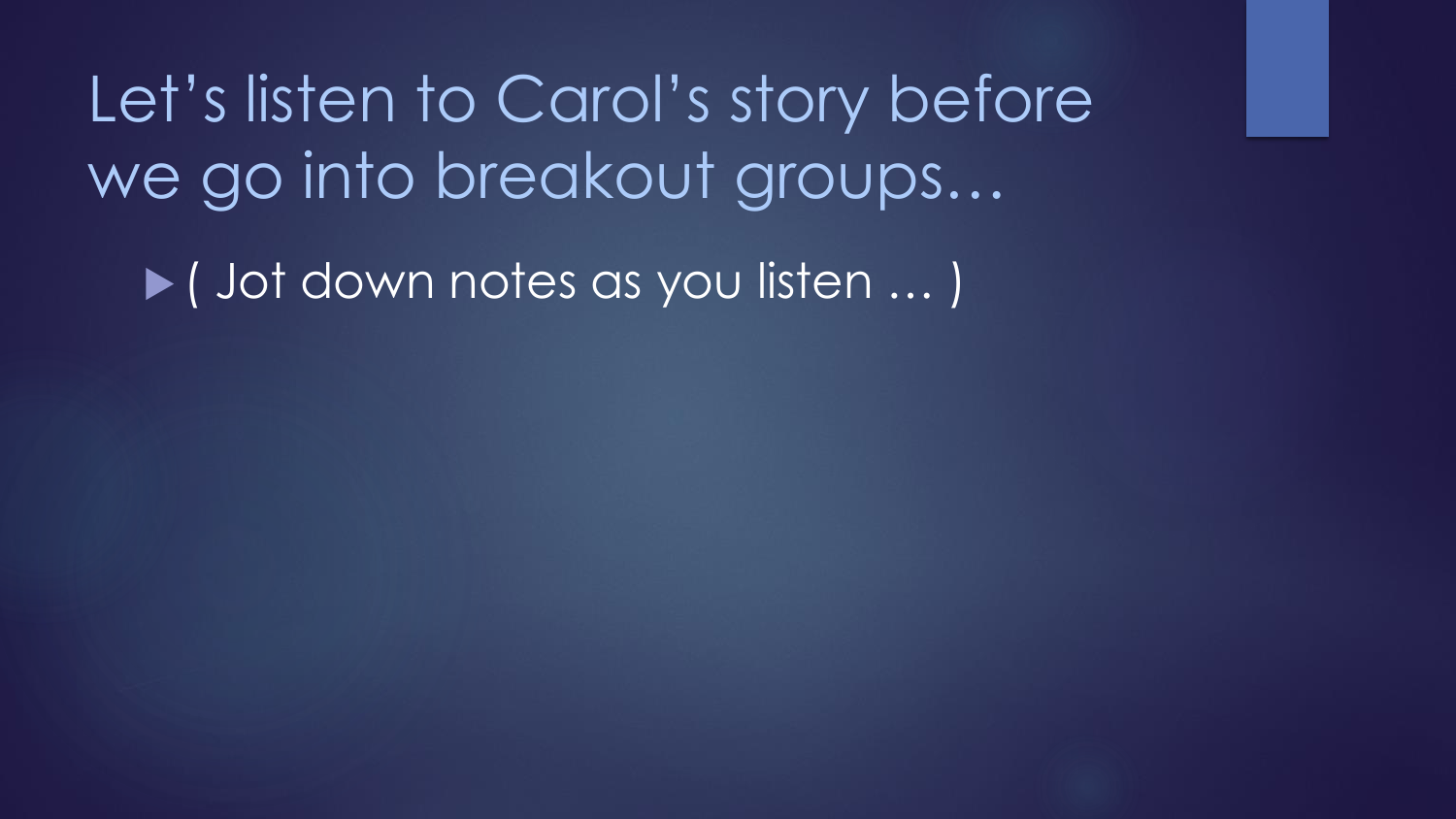Breakout group – Putting it into practice

- In break out groups and using the case study as a basis:
- Discuss how you might spot signs of anxiety
- ▶ How would you raise your concern?
- What you might say using 'push and pull tactics ' ( you will learn about this in the group)
- **Take 30 minutes in the breakout ,agreeing** who will provide some summary feedback, then return to this meeting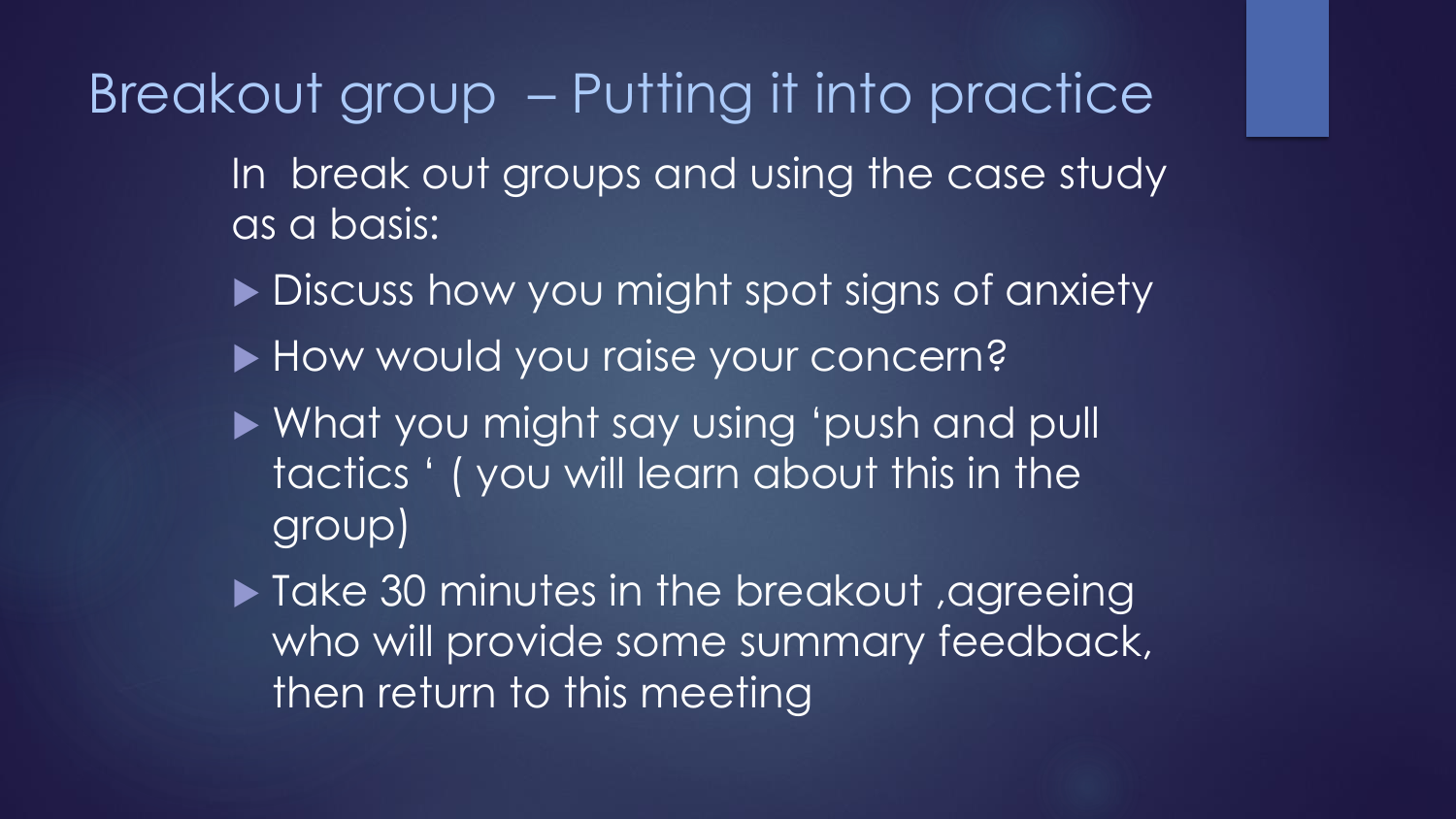Breakout Group - A reminder of our listening styles

You heard Carol tell her story just then  $\ldots$ 

To what extent did you find yourself focussing on one of three areas:

▶ Content, facts & what happened? **Feelings and emotions** ▶ Meaning, what is really going on here?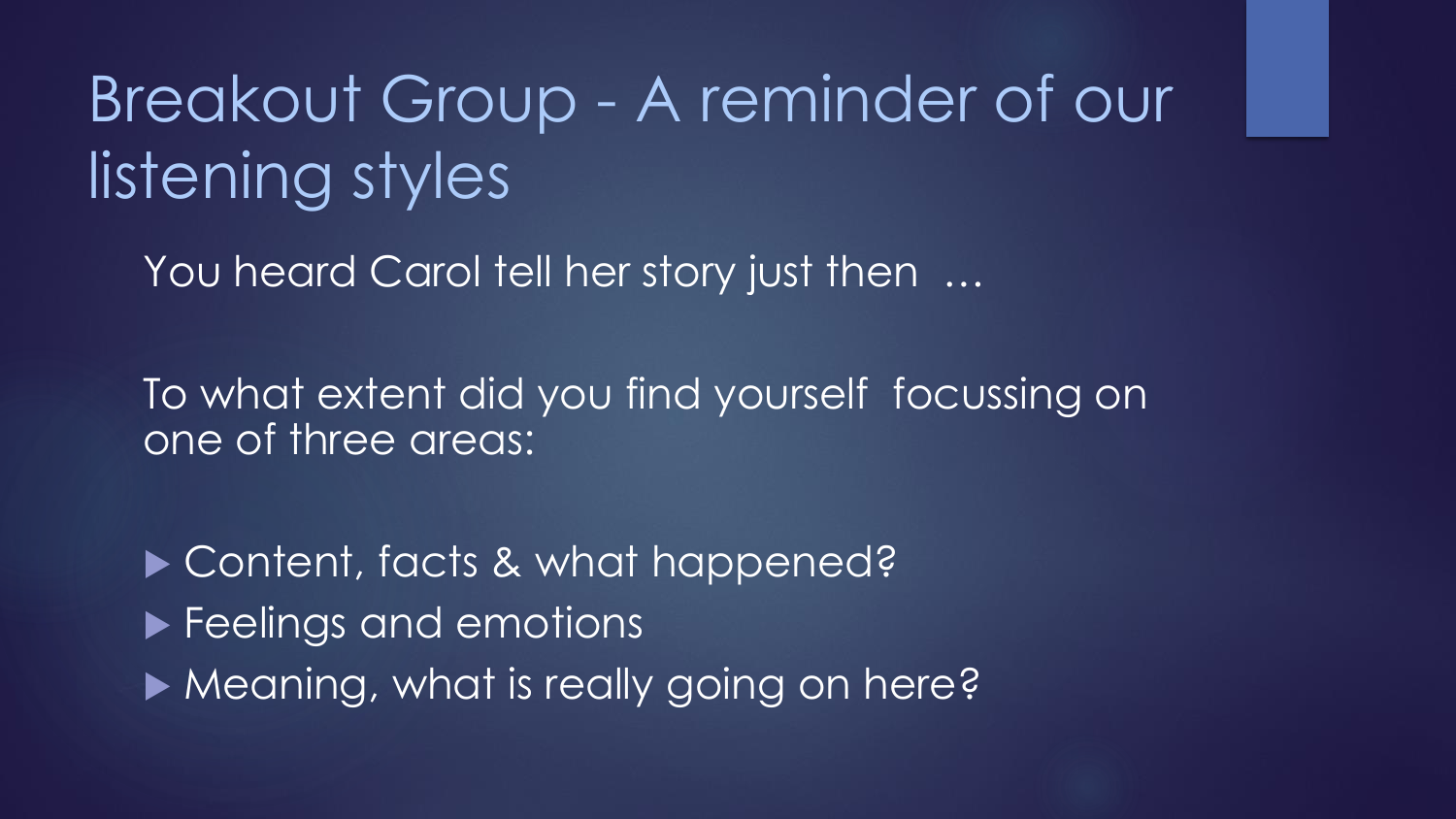Breakout group - How can we support an anxious colleague – 'Push and pull ' supportive behaviours ?

**PUSH**; prescribing, informing, confronting

**PULL**; catalytic, cathartic, supportive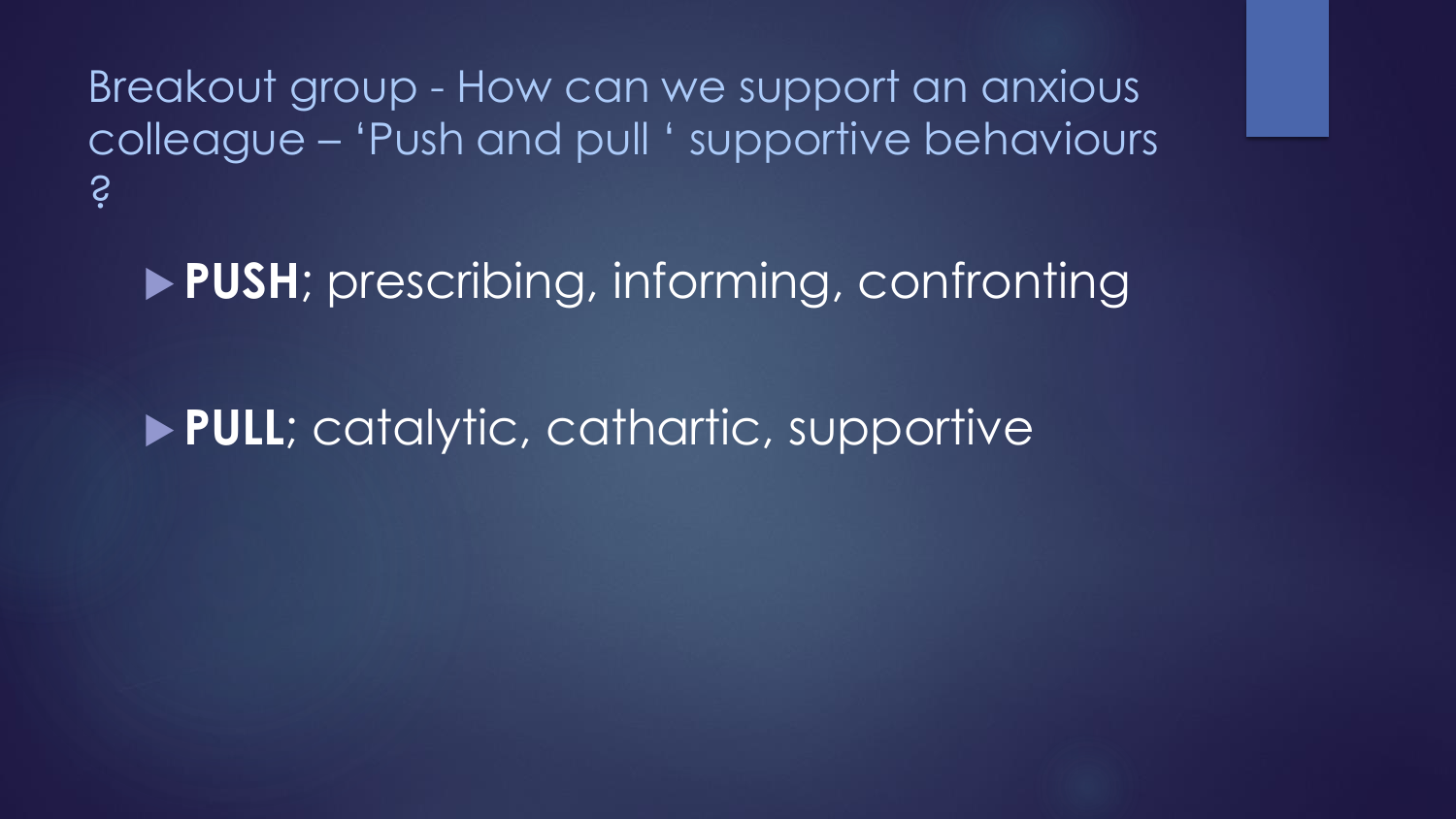## Breakout group – Additional Case Study to reflect on …

A middle-grade member of staff appears very upbeat in virtual meetings and repeatedly says they are doing really well. You have heard rumours about emails being sent in the evening, deadlines being missed and minor errors in work. Your conversation begins and, in response to being asked how they are, the staff member says:

"oh fine, actually really fine, given the circumstances …" Spotting the anxiety? Raising your concern? Push/pull tactics?

**Lets reflect on this before we go back into the main group**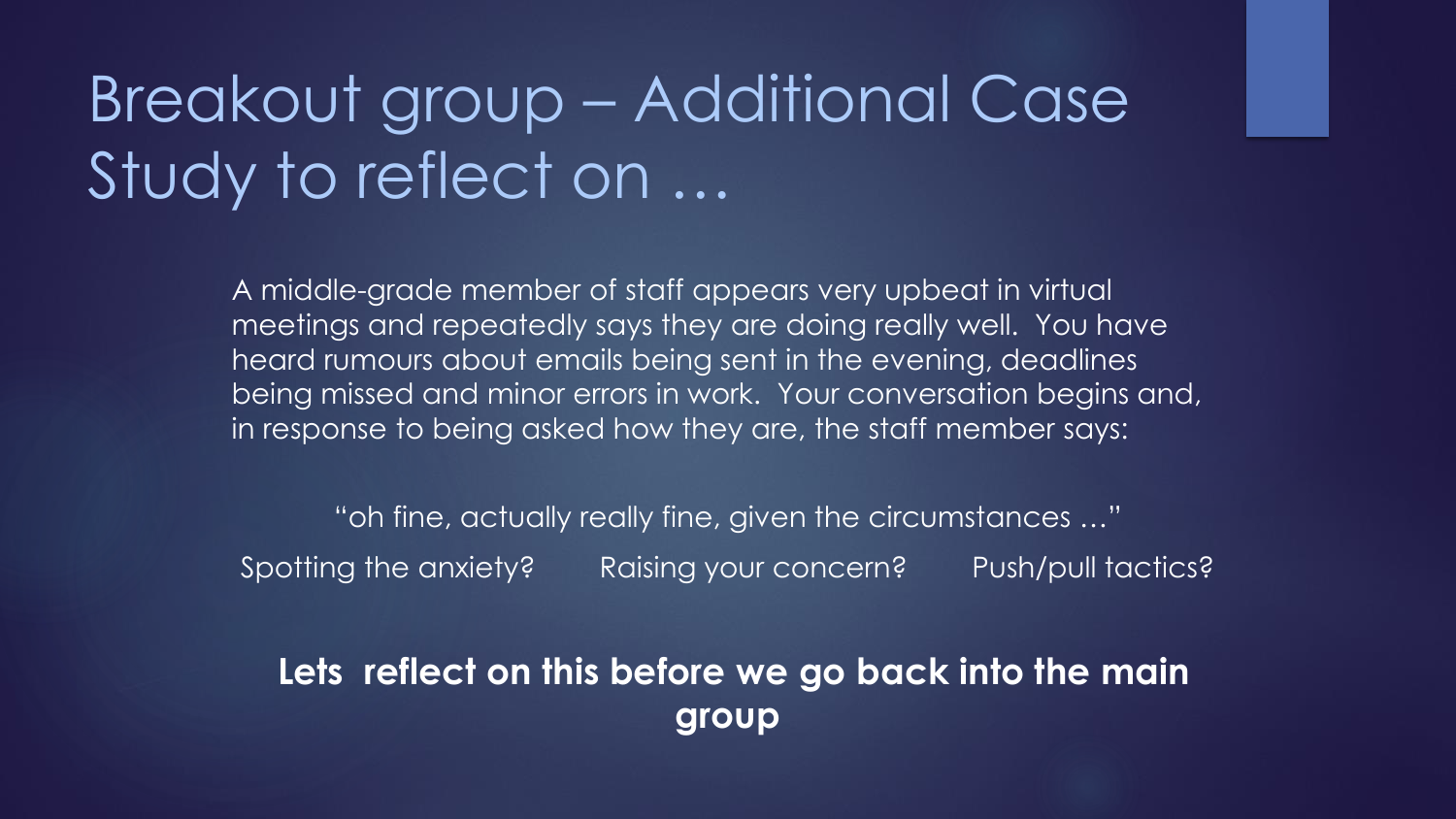## Sharing our Reflections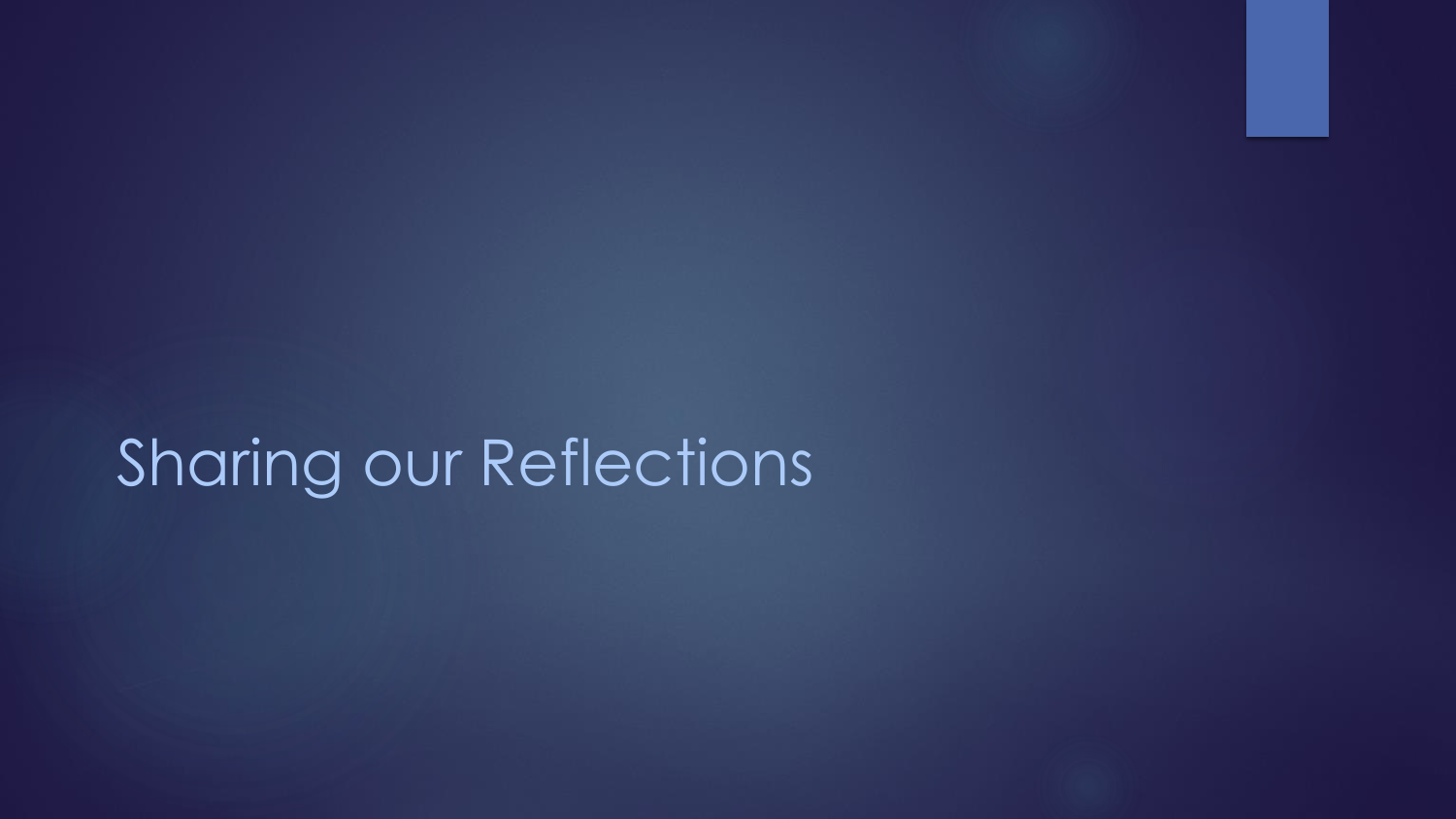# Specific techniques to help anxious people, using your senses:

Help people reconnect with the present:

- Ask questions about the 5 senses:
- tell me about what is around you,
- what can you hear, smell, touch, taste, see?
- Invite people to connect with the immediate future:
	- ▶ What do you need to do next?
	- ▶ When will you take a break?
	- How will you care for yourself in your break?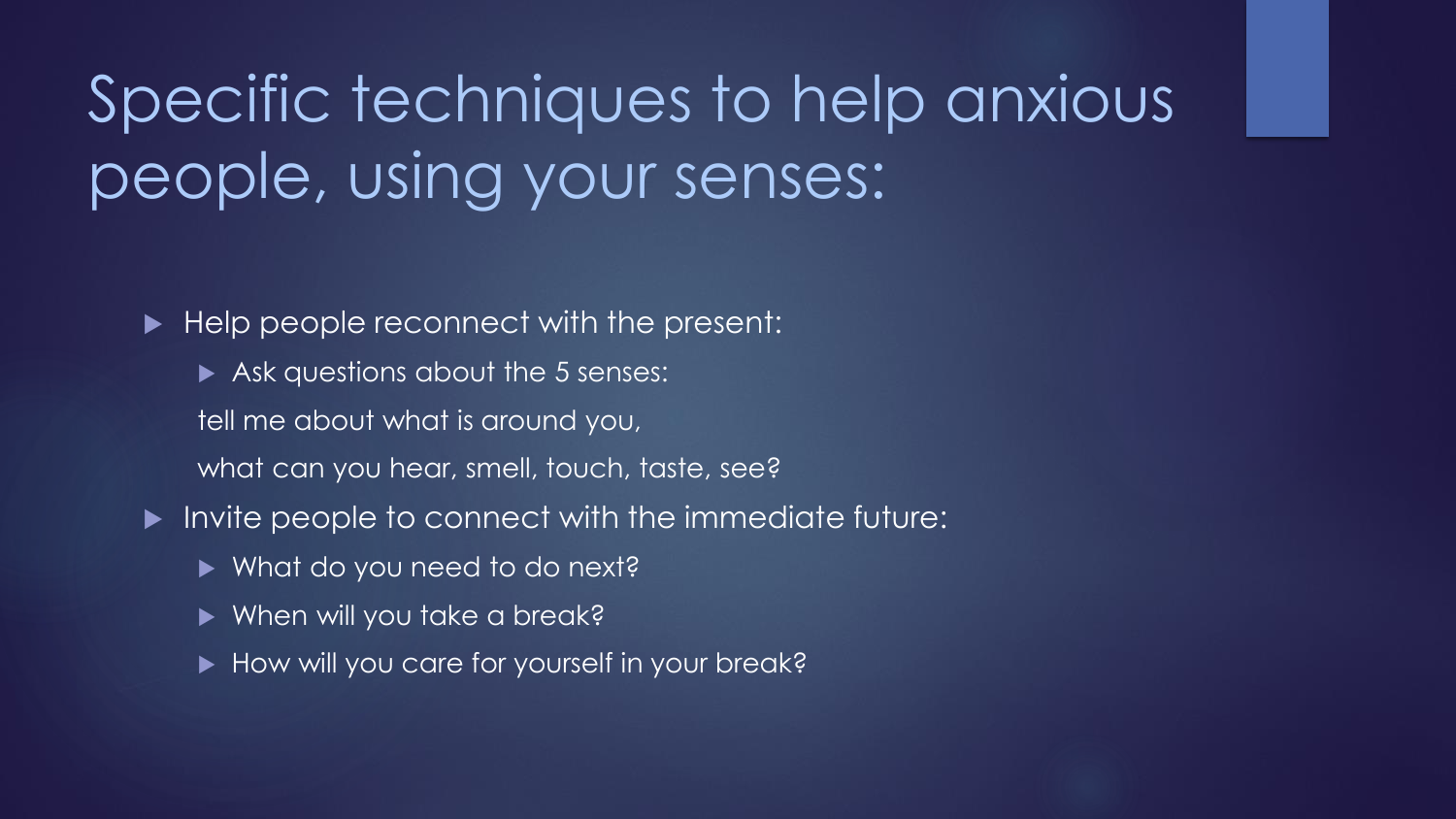## Lets consider taking care of ourselves too :

What does the MHFA website offer us in terms of taking care of ourselves while we are working at home ? ( VIDEO)